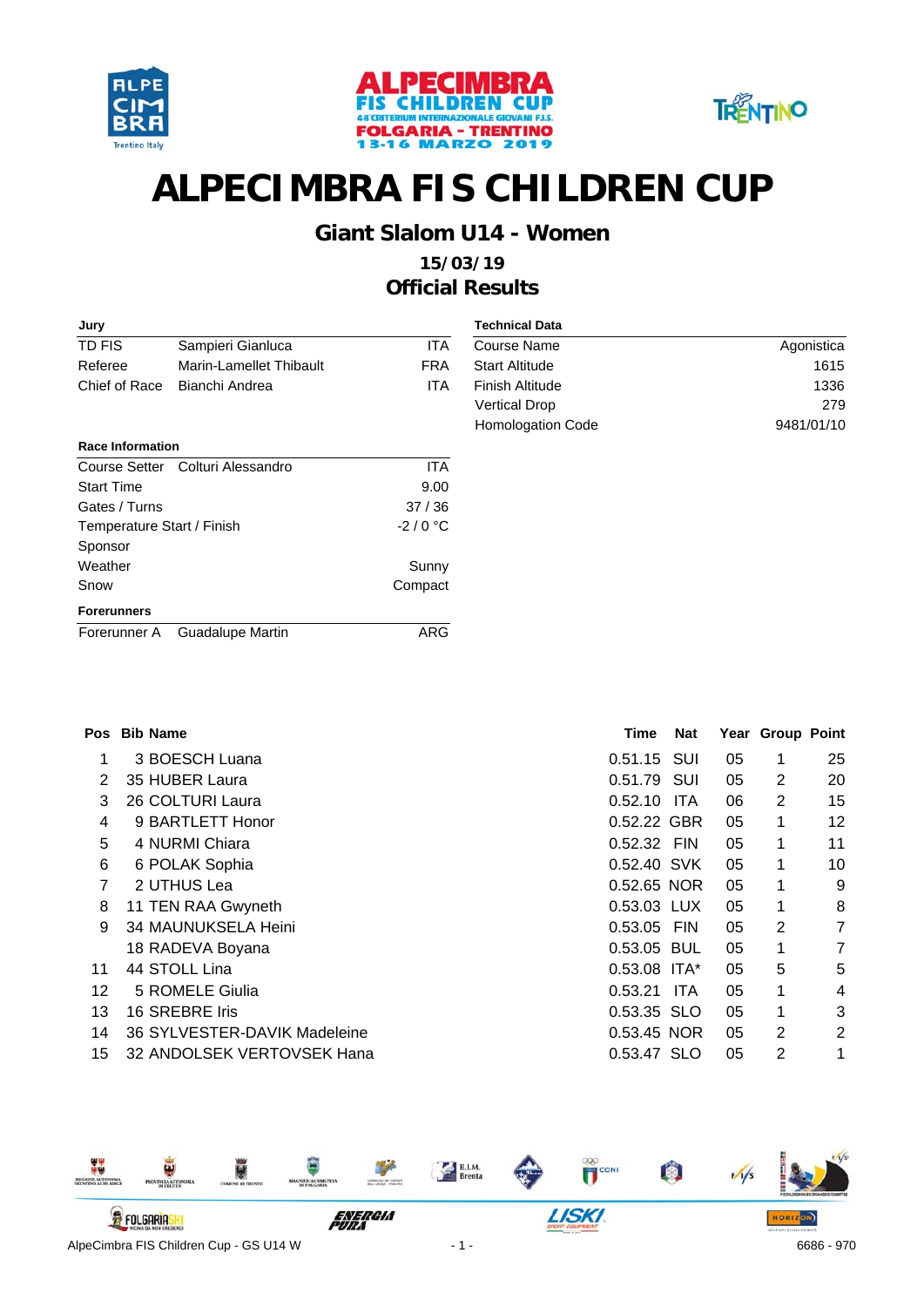





| 16 | 43 STONA Lisa                  | $0.53.48$ ITA* | 05 | 5              |
|----|--------------------------------|----------------|----|----------------|
| 17 | 22 VAN PUYVELDE Naya           | 0.53.50 BEL    | 05 | 1              |
| 18 | 8 SMYTH Mikayla                | 0.53.94 NZL    | 05 | 1              |
| 19 | 41 BRAND June                  | 0.54.38 FRA    | 05 | 4              |
| 20 | 19 ELMARSDOTTIR VAN PELT Elin  | 0.54.43 ISL    | 05 | 1              |
| 21 | 15 KOVACS Blanka               | 0.54.52 HUN    | 05 | 1              |
| 22 | 13 MEIJER Inge                 | 0.54.74 NED    | 05 | 1              |
| 23 | 30 WARD Erin                   | 0.54.75 GBR    | 05 | $\overline{2}$ |
| 24 | 38 BONNAZ Louise               | 0.54.81 FRA    | 05 | 2              |
| 25 | 21 HEAYDON Phoebe              | 0.54.91 AUS    | 05 | 1              |
| 26 | 17 BALEJOVA Karolina           | 0.55.12 CZE    | 05 | 1              |
| 27 | 47 ZIEBA Hanna                 | 0.55.18 POL*   | 05 | 5              |
| 28 | 49 SPACKOVA Nela               | 0.55.25 CZE*   | 05 | 5              |
| 29 | 23 BANDO Magdalena Julia       | 0.55.41 POL    | 05 | 1              |
| 30 | 37 KONDELKOVA Leontyna         | 0.55.58 CZE    | 06 | $\overline{2}$ |
| 31 | 48 KOMOROWSKA Nikola           | 0.55.86 POL*   | 06 | 5              |
| 32 | 29 STRACHANOVA Katarina        | 0.56.19 SVK    | 05 | $\overline{2}$ |
| 33 | 12 OSZUST Abril                | 0.56.24 ARG    | 05 | 1              |
| 34 | 39 LALIRE Marie                | 0.56.35 FRA    | 05 | 3              |
| 35 | 14 POPIVNIAK Marta             | 0.56.39 UKR    | 05 | 1              |
| 36 | 42 KWASNIEWSKA Aleksandra      | 0.57.24 POL*   | 05 | 5              |
| 37 | 28 ABRAMOVA Vladyslava         | 0.57.37 UKR    | 06 | $\overline{2}$ |
| 38 | 1 MC KENNA Eabha Clara         | 0.57.88 IRE    | 06 | 1              |
| 39 | 31 VANDAELE Julie              | 0.58.30 BEL    | 06 | 2              |
| 40 | 24 SCOTT Ayls                  | 0.58.97 NZL    | 05 | $\overline{2}$ |
| 41 | 46 SCHMIDT Verena              | 0.59.13 ARG*   | 05 | 5              |
| 42 | 40 KOLBASENKO Anastasiya       | 0.59.16 UKR    | 05 | 3              |
| 43 | 45 SENKERIKOVA Simona          | 0.59.56 CZE*   | 05 | 5              |
| 44 | 33 SZUDRUK Camilla             | 1.00.61 ARG    | 05 | $\overline{2}$ |
| 45 | 27 GRETARSDOTTIR Thordis Helga | 1.01.30 ISL    | 06 | $\overline{2}$ |

#### *Did Not Start (1)*

10 ATANASOVSKA Jana 1 MKD 06 1 MKD 06 1 MKD 06 1 MKD 06 1 MKD 06 MKD 06 MKD 06 MKD 06 MKD 06 MKD 06 MKD 06 MKD 06 MKD 06 MKD 06 MKD 06 MKD 06 MKD 06 MKD 06 MKD 06 MKD 06 MKD 06 MKD 06 MKD 06 MKD 06 MKD 06 MKD 06 MKD 06 MKD

#### *Did Not Finish (3)*

7 MASCOT Camille **FRA** 05 1 20 TURK Tara 20 TURK Tara CRO 25 TURK Tara CRO 25 TURK Tara CRO 25 TURK Tara CRO 25 TURK Tara CRO 25 TURK Tara CRO 25 TURK Tara CRO 25 TURK Tara CRO 25 TURK Tara CRO 25 TURK Tara CRO 25 TURK Tara CRO 25 TURK Tara CRO 25 TU 25 WOZNICZKA Maja **POL 05 2** 

**Nat Year Group** 

# **Bib** Name **Nat Year Group Nat Year Crown Controllering Crown 2008 10 Mat Year Group**

| 〃   | ິ  |        |
|-----|----|--------|
| POL | 05 | í<br>é |

Sampieri Gianluca (ITA) - 970 **TDAAS** 

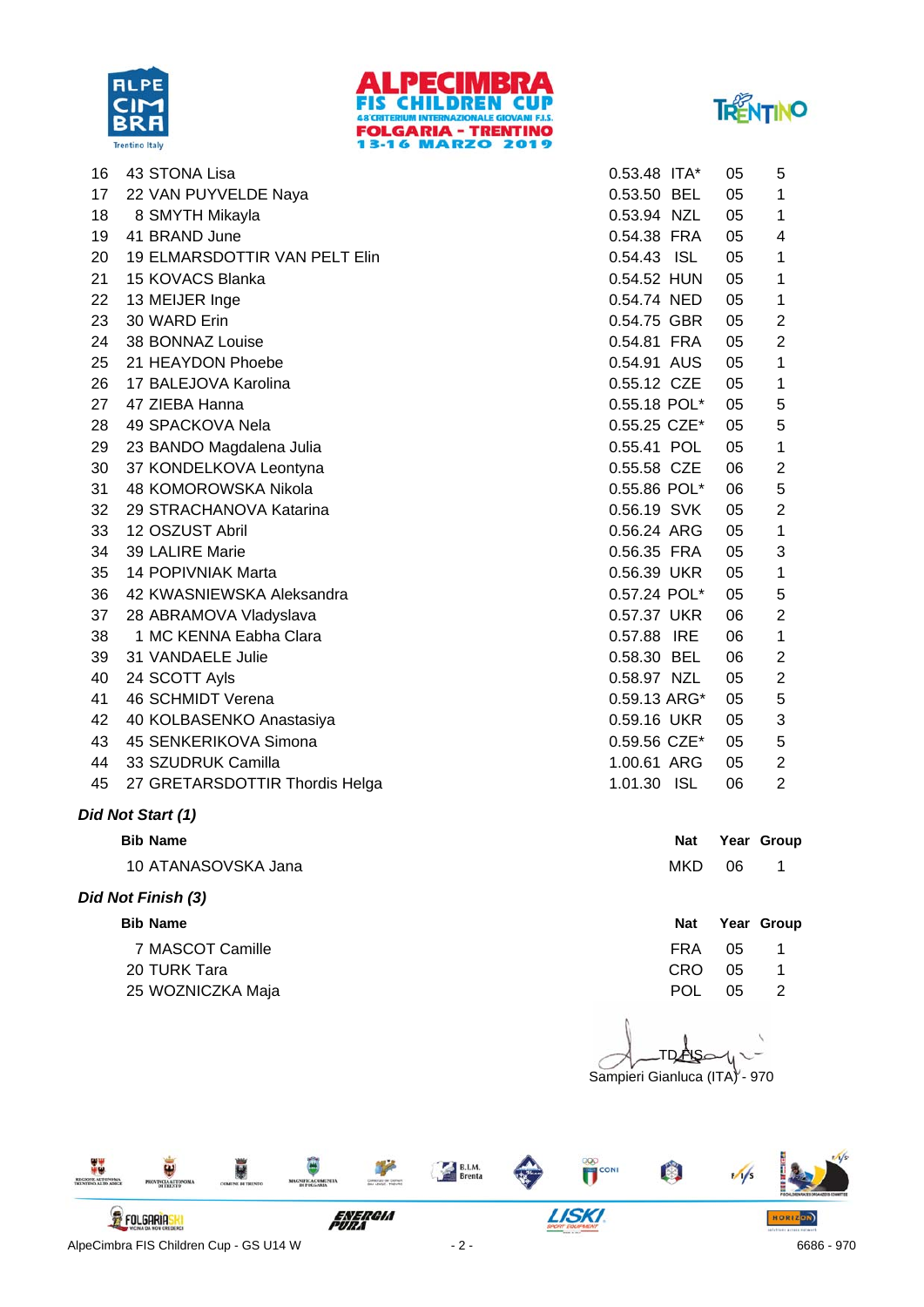





#### **Giant Slalom U14 - Men**

| Jury                       |                         |            | <b>Technical Data</b>  |            |
|----------------------------|-------------------------|------------|------------------------|------------|
| TD FIS                     | Sampieri Gianluca       | <b>AUT</b> | Course Name            | Agonistica |
| Referee                    | Marin-Lamellet Thibault | <b>FRA</b> | <b>Start Altitude</b>  | 1615       |
| Chief of Race              | Bianchi Andrea          | ITA        | <b>Finish Altitude</b> | 1336       |
|                            |                         |            | <b>Vertical Drop</b>   | 279        |
|                            |                         |            | Homologation Code      | 9481/01/10 |
| <b>Race Information</b>    |                         |            |                        |            |
| Course Setter              | <b>Gheser Emilio</b>    | <b>ITA</b> |                        |            |
| <b>Start Time</b>          |                         | 9.00       |                        |            |
| Gates / Turns              |                         | 37/36      |                        |            |
| Temperature Start / Finish |                         | $0/2$ °C   |                        |            |
| Sponsor                    |                         |            |                        |            |
| Weather                    |                         | Sunny      |                        |            |
| Snow                       |                         | Compact    |                        |            |
| <b>Forerunners</b>         |                         |            |                        |            |
| Forerunner A               | Guadalupe Martin        | ARG        |                        |            |
|                            |                         |            |                        |            |

|    | Pos Bib Name              | Time           | Nat        |    | Year Group Point |                |
|----|---------------------------|----------------|------------|----|------------------|----------------|
| 1  | 66 DAMEVIN Pierre Antoine | 0.51.28 FRA    |            | 05 | 1                | 25             |
| 2  | 76 KOLUNOV Ilya           | 0.51.43 RUS    |            | 05 | 1                | 20             |
| 3  | 77 VIGSNAES Victor        | 0.51.54 NOR    |            | 05 | 1                | 15             |
| 4  | 112 ZORZI Sebastiano      | $0.51.55$ ITA* |            | 05 | 5                | 12             |
| 5  | 92 PIOTTI Mattia          | 0.51.89        | <b>ITA</b> | 05 | 2                | 11             |
| 6  | 82 LINNATSALO Rene        | 0.52.21        | <b>FIN</b> | 05 | 1                | 10             |
| 7  | 61 LODZINSKI Jan          | 0.52.40 POL    |            | 05 | 1                | 9              |
| 8  | 74 BELAK Michal           | 0.52.41 SVK    |            | 05 | 1                | 8              |
| 9  | 81 CARRICK-SMITH Luca     | 0.52.68 GBR    |            | 05 | 1                | $\overline{7}$ |
| 10 | 70 HRIBERSEK Alen         | 0.52.80 SLO    |            | 05 | 1                | 6              |
| 11 | 109 MATTIO Celian         | 0.52.84 FRA    |            | 05 | 4                | 5              |
| 12 | 107 NAEL Matheo           | 0.52.92 FRA    |            | 05 | 3                | 4              |
| 13 | 93 WOODBRIDGE Charlie     | 0.53.07 FRA    |            | 05 | $\overline{2}$   | 3              |
| 14 | 83 BANYAI Attila          | 0.53.15 HUN    |            | 05 | 1                | 2              |
| 15 | 84 MANSSON Arthur         | 0.53.21 DEN    |            | 05 | 1                | 1              |

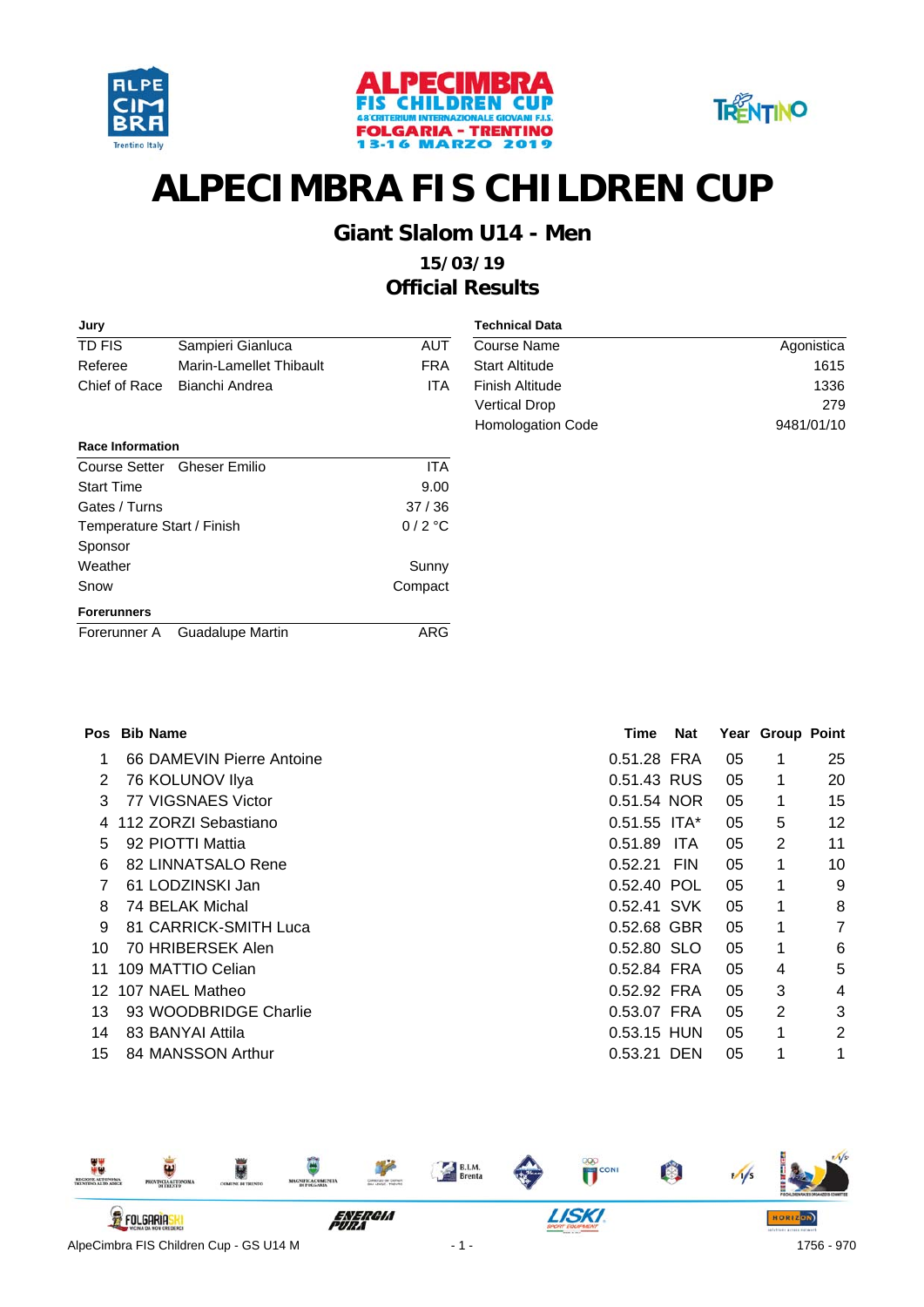





|    | 16 104 HANZAL Kristof              | 0.53.29 CZE  | 05 | 2              |
|----|------------------------------------|--------------|----|----------------|
| 17 | 96 BARFOOT Joshua John             | 0.53.38 SVK  | 05 | 2              |
| 18 | 64 HADZHISTOYANOV Borislav         | 0.53.40 BUL  | 05 | 1              |
| 19 | 79 FILIPEC Karlo                   | 0.53.44 CRO  | 05 | 1              |
|    | 20 101 KACZMAREK Igor              | 0.53.50 POL  | 05 | 2              |
|    | 21 100 SEMERDZHIEV Marko           | 0.53.55 BUL  | 05 | 2              |
| 22 | 69 SVATOS Lukas                    | 0.53.64 CZE  | 05 | 1              |
|    | 23 115 TOMASEK Aldo                | 0.53.67 CZE* | 05 | 5              |
| 24 | 91 STROMBERG Aksel                 | 0.53.84 NOR  | 05 | $\overline{2}$ |
| 25 | 65 SMIT Boaz                       | 0.54.03 NED  | 05 | $\mathbf{1}$   |
| 26 | 89 OGDEN Alex                      | 0.54.21 GBR  | 05 | $\overline{2}$ |
|    | 27 117 MEDINA PALMERI Juan Cruz    | 0.54.41 ARG* | 05 | 5              |
|    | 28 106 VALJAK Tomo                 | 0.54.50 CRO  | 05 | 3              |
| 29 | 71 SALENKO Andrii                  | 0.54.56 UKR  | 05 | 1              |
| 30 | 75 BOUAS Ioannis                   | 0.54.88 BEL  | 05 | 1              |
|    | 31 113 BALAS Pawel                 | 0.54.99 POL* | 05 | 5              |
| 32 | 95 MAKSIMOW Felix                  | 0.55.00 FIN  | 06 | 2              |
|    | 33 111 MACEK Tomasz                | 0.55.03 POL* | 05 | 5              |
| 34 | 72 LUZZARDI Joaquin                | 0.55.15 ARG  | 05 | 1              |
| 35 | 94 KLINGLMAYR Lorenz               | 0.55.58 HUN  | 05 | $\overline{2}$ |
|    | 36 114 HALAKUC Vaclav              | 0.56.02 CZE* | 06 | 5              |
| 37 | 86 HAMIDOVIC Amar                  | 0.56.33 BIH  | 05 | $\overline{2}$ |
| 38 | 88 VRANA Noa                       | 0.56.66 CRO  | 05 | $\overline{2}$ |
|    | 39 102 LOSEKOOT Senne              | 0.57.09 NED  | 05 | 2              |
|    | 40 116 PIANTONI STEFANO Franco     | 0.57.18 ARG* | 05 | 5              |
| 41 | 85 GISLASON Stefan                 | 0.57.71 ISL  | 05 | 1              |
| 42 | 87 GRAVIER Benicio                 | 0.57.72 ARG  | 05 | $\overline{2}$ |
|    | 43 110 SLEMENSON Ignacio           | 0.57.75 ARG* | 06 | 5              |
| 44 | 98 LYNE Sebastian                  | 0.57.76 NZL  | 06 | $\overline{2}$ |
| 45 | 62 DOBRESKI Jakov                  | 0.57.77 MKD  | 05 | 1              |
| 46 | 80 ZUHRIC Tarik                    | 0.57.87 BIH  | 05 | 1              |
|    | 47 105 ZONDAG Nick                 | 0.58.73 NED  | 05 | 3              |
| 48 | 63 CASTRO Gerònimo                 | 0.58.79 CHI  | 06 | 1              |
| 49 | 97 ANDERSEN Christian              | 0.59.65 DEN  | 05 | $\overline{2}$ |
|    | 50 108 CONTRERAS Benjamin          | 0.59.71 CHI  | 05 | 3              |
| 51 | 67 SANDULEAN TICSA Rares Alexandru | 0.59.86 ROU  | 06 | 1              |
| 52 | 99 WALKER Vincente                 | 1.01.22 CHI  | 06 | $\overline{2}$ |
|    | 53 103 VILHJALMSSON Dagur Orri     | 1.03.47 ISL  | 06 | $\overline{2}$ |

#### *Did Not Finish (5)*

| <b>Bib Name</b>    | Nat        |    | Year Group |
|--------------------|------------|----|------------|
| 68 GUINNESS Rupert | <b>IRE</b> | 05 |            |
| 73 BALDO Edoardo   | ITA        | 05 |            |
| 78 JACKSON Alec    | NZL        | 05 |            |
| 90 MENCINGER Matej | <b>SLO</b> | 05 | -2         |
| 118 BROGLIO Pietro | ITA*       | 05 | 5          |

**ELGION ALTONOMA** MACNIFICACOME  $\overline{\mathbf{U}}^{\text{con}}$ ¥ B.I.M. O  $\frac{1}{s}$ Ų W. NINCIA AUTO **LISKI** *ENERGIA*<br>PURA **FOLGARIASKI** HORIZON) AlpeCimbra FIS Children Cup - GS U14 M - 2 - 1756 - 970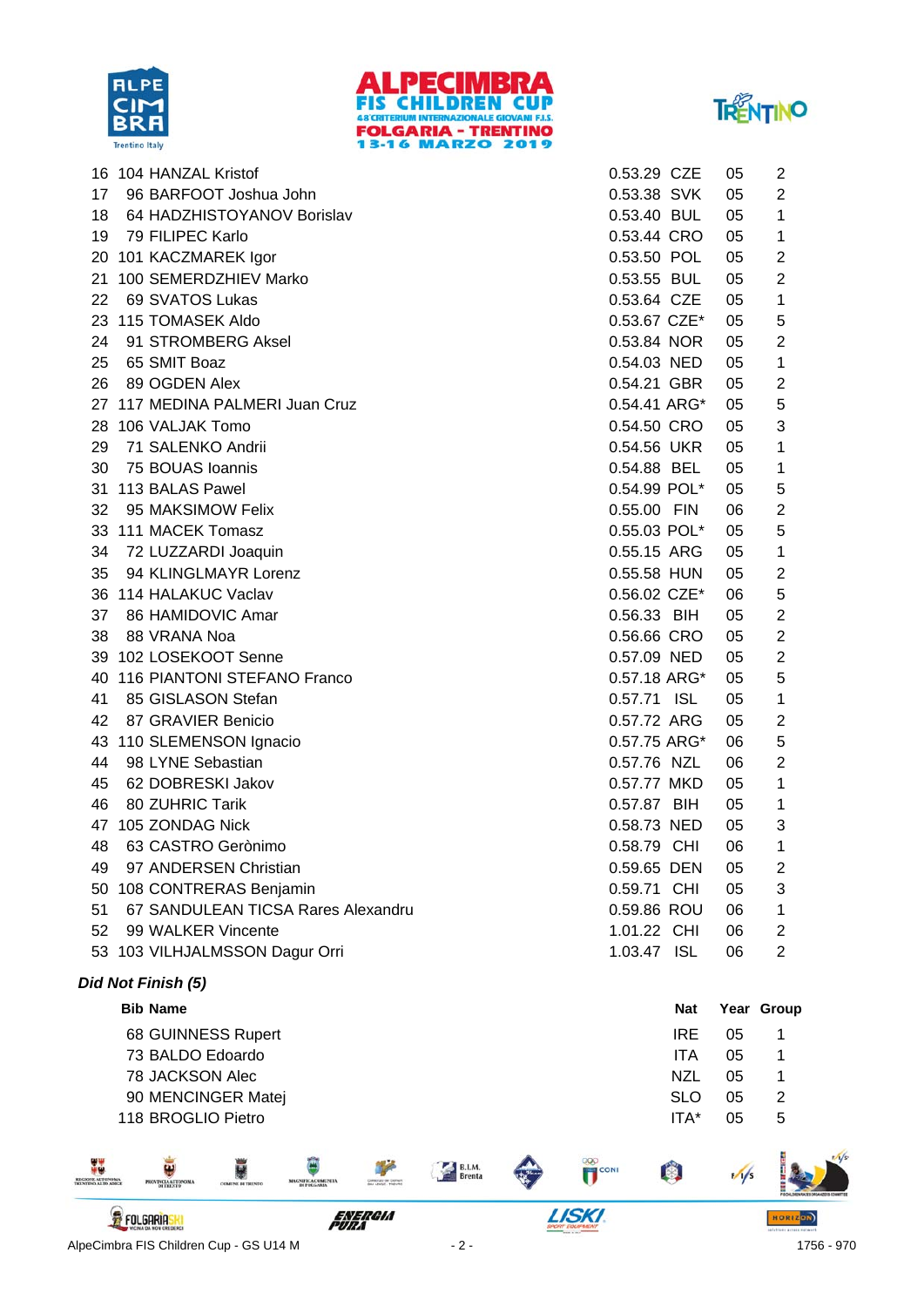





Sampieri Gianluca (AUT) - 970 **TDANS** 

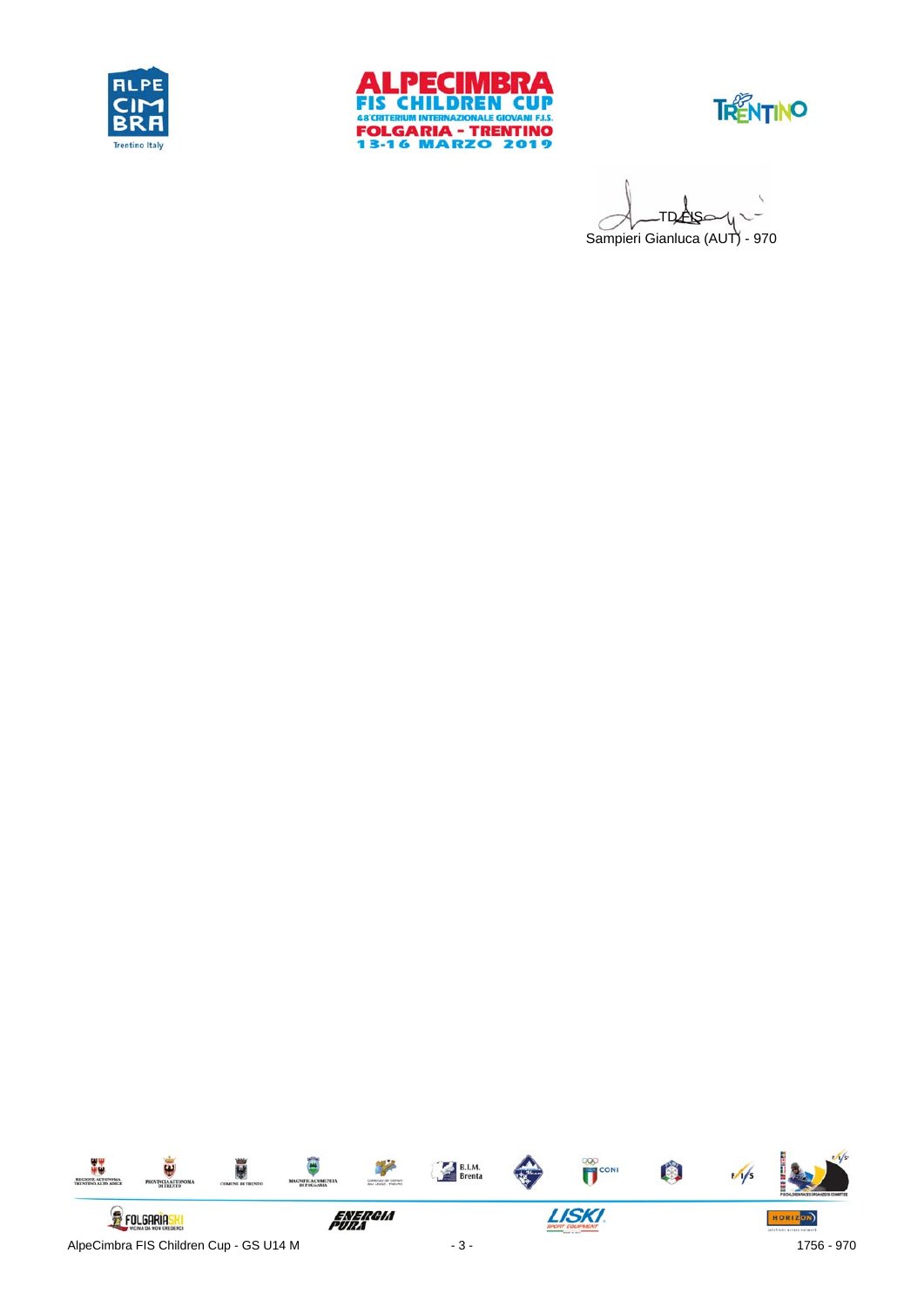





#### **Giant Slalom U16 - Women**

| Jury                            |                   |                | <b>Technical Data</b>             |                |
|---------------------------------|-------------------|----------------|-----------------------------------|----------------|
| TD FIS                          | Sampieri Gianluca | <b>ITA</b>     | Course Name                       | Agonistica     |
| Referee                         | Ales Vidic        | <b>SLO</b>     | <b>Start Altitude</b>             | 1615           |
| Chief of Race                   | Bianchi Andrea    | ITA.           | Finish Altitude                   | 1336           |
|                                 |                   |                | <b>Vertical Drop</b>              | 279            |
|                                 |                   |                | <b>Homologation Code</b>          | 9481/01/10     |
| <b>Race Information 1st Run</b> |                   |                | <b>Race Information 2nd Run</b>   |                |
| Course Setter                   | Giordano A.       | <b>ITA</b>     | Course Setter Weissenbacher Josef | <b>AUT</b>     |
| <b>Start Time</b>               |                   | 8.30           | <b>Start Time</b>                 | 11.30          |
| Gates / Turns                   |                   | 37/36          | Gates / Turns                     | 37/36          |
| Temperature Start / Finish      |                   | $-1/1$ °C      | Temperature Start / Finish        | $3/5$ °C       |
| Sponsor                         |                   |                | Sponsor                           |                |
| Weather                         |                   | Sunny / Cloudy | Weather                           | Sunny / Cloudy |
| Snow                            |                   | Compact        | Snow                              | Compact        |
| <b>Forerunners 1st Run</b>      |                   |                | <b>Forerunners 2nd Run</b>        |                |
| Forerunner A                    | Guadalupe Martin  | <b>ARG</b>     | Guadalupe Martin<br>Forerunner A  | <b>ARG</b>     |

| Pos | <b>Bib Name</b>         | 1st Run | 2nd Run | Time        | Nat  |    | Year Group Point |                |
|-----|-------------------------|---------|---------|-------------|------|----|------------------|----------------|
|     | 6 FLETZBERGER Lara      | 0.55.82 | 0.56.98 | 1.52.80 AUT |      | 03 | 1                | 25             |
| 2   | 25 JANCOVA Rebeka       | 0.56.72 | 0.56.41 | 1.53.13 SVK |      | 03 | 1                | 20             |
| 3   | 8 BUEHLER Christina     | 0.56.27 | 0.56.98 | 1.53.25 LIE |      | 03 | 1                | 15             |
| 4   | 19 SZOLLOS Noa          | 0.56.75 | 0.56.57 | 1.53.32 ISR |      | 03 | 1                | 12             |
| 5   | 12 SOLA Beatrice        | 0.57.01 | 0.56.64 | 1.53.65     | ITA. | 03 | 1                | 11             |
| 6   | 17 POHJOLAINEN Rosa     | 0.57.47 | 0.56.63 | 1.54.10 FIN |      | 03 | 1                | 10             |
| 7   | 45 NIELSSEN Carmen      | 0.57.91 | 0.56.42 | 1.54.33 NOR |      | 03 | 2                | 9              |
| 8   | 9 DROBNIC Nina          | 0.57.24 | 0.57.12 | 1.54.36 SLO |      | 03 | 1                | 8              |
| 9   | 59 PALLARI Rija         | 0.58.20 | 0.56.91 | 1.55.11 FIN |      | 03 | 3                | $\overline{7}$ |
| 10  | 55 BOESCH Alessia       | 0.58.45 | 0.56.78 | 1.55.23 SUI |      | 03 | 2                | 6              |
| 11  | 26 HAUGEN Ulrikke       | 0.57.76 | 0.57.56 | 1.55.32 NOR |      | 04 | 1                | 5              |
| 12  | 68 JELLUM Thea          | 0.58.46 | 0.56.96 | 1.55.42 NOR |      | 03 | 3                | 4              |
|     | 53 HENRIKSSON Charlotte | 0.58.55 | 0.56.87 | 1.55.42 FIN |      | 03 | 2                | 4              |
| 14  | 27 CHRISTEN Anja        | 0.58.02 | 0.57.52 | 1.55.54 SUI |      | 03 | 1                | $\overline{2}$ |
| 15  | 23 TREJBALOVA Linda     | 0.57.86 | 0.57.80 | 1.55.66 CZE |      | 03 | 1                | 1              |

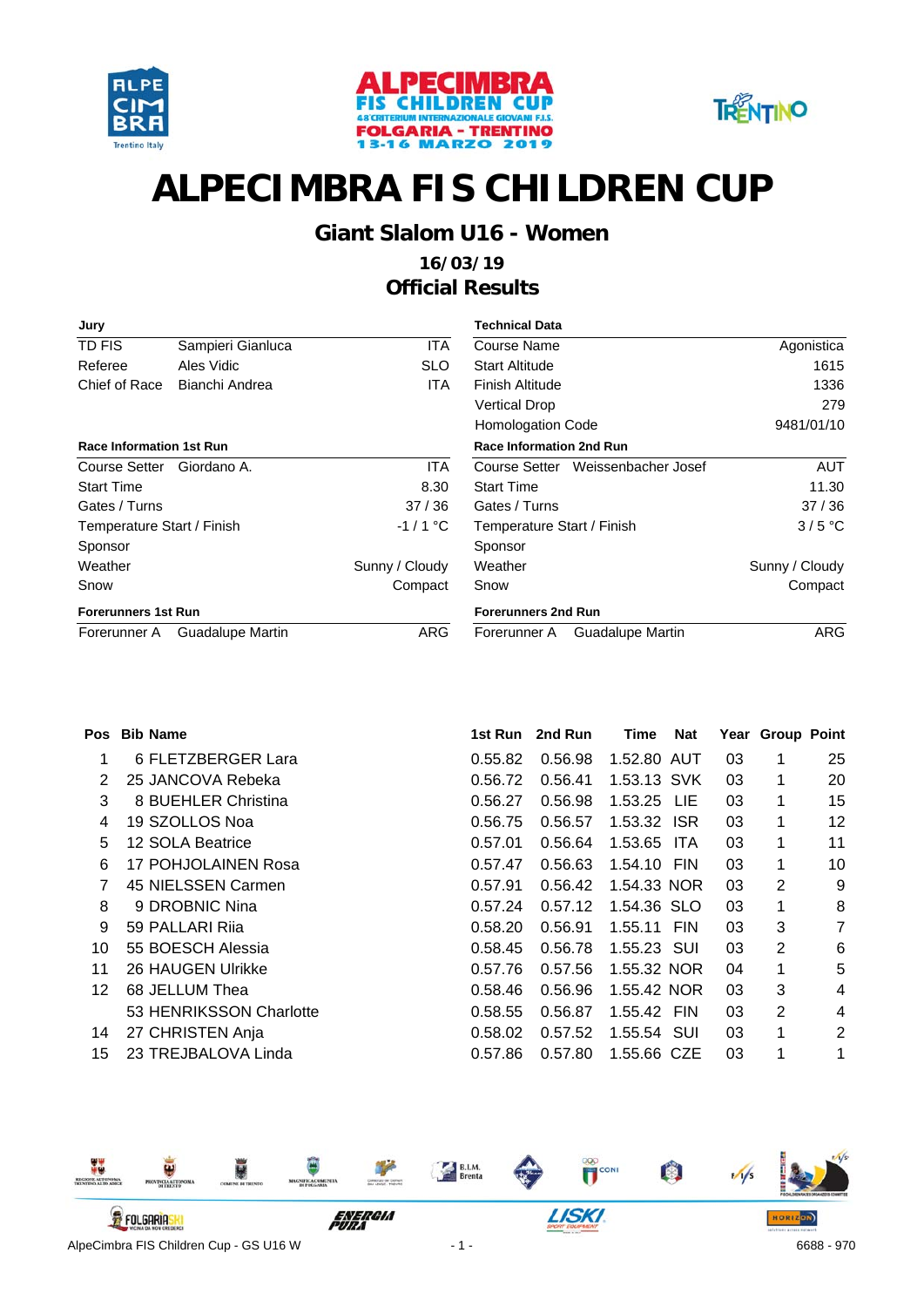





| 16 | 66 REICHHOLF Elena            | 0.59.51 | 0.56.21 | 1.55.72 AUT    | 03 | 3                         |
|----|-------------------------------|---------|---------|----------------|----|---------------------------|
| 17 | 48 DOBLER Leana               | 0.58.41 | 0.57.44 | 1.55.85 AUT    | 03 | $\overline{2}$            |
| 18 | 69 WIESER Emma                | 0.58.58 | 0.57.33 | 1.55.91<br>ITA | 03 | $\ensuremath{\mathsf{3}}$ |
| 19 | 49 PARODI Margherita          | 0.58.43 | 0.57.49 | 1.55.92 ITA    | 03 | $\overline{2}$            |
| 20 | 41 PEROUTKOVA Barbora         | 0.58.21 | 0.57.76 | 1.55.97 CZE    | 04 | $\overline{c}$            |
| 21 | 82 ASTEGIANO Melissa          | 0.59.47 | 0.56.84 | 1.56.31 ITA*   | 03 | 5                         |
| 22 | 13 YOKOO Ayano                | 0.58.78 | 0.57.73 | 1.56.51 JPN    | 03 | $\mathbf 1$               |
| 23 | 58 KALAN Rebeka               | 0.59.54 | 0.57.10 | 1.56.64 SLO    | 03 | 3                         |
| 24 | 37 VAN DEN BERG Iris          | 0.58.99 | 0.57.81 | 1.56.80 NED    | 03 | $\overline{c}$            |
| 25 | 31 LJUTIC Zrinka              | 0.58.68 | 0.58.18 | 1.56.86 CRO    | 04 | 1                         |
| 26 | 29 SCHIPPERS Nina             | 0.59.38 | 0.57.70 | 1.57.08 NED    | 03 | 1                         |
| 27 | 83 GATTA Francesca            | 0.59.72 | 0.57.82 | 1.57.54 ITA*   | 04 | $\mathbf 5$               |
| 28 | 54 SKARBEK-MALCZEWSKA Anna    | 0.59.59 | 0.58.17 | 1.57.76 POL    | 03 | $\mathbf 2$               |
| 29 | 35 LITVINOVA Lina             | 0.59.68 | 0.58.35 | 1.58.03 RUS    | 03 | $\overline{2}$            |
| 30 | 57 ZHBANOVA Angelica          | 0.59.87 | 0.58.79 | 1.58.66 RUS    | 03 | $\ensuremath{\mathsf{3}}$ |
| 31 | 32 FOSTER Sophie              | 0.59.96 | 0.58.85 | 1.58.81 GBR    | 03 | $\mathbf 1$               |
| 32 | 65 ZURBRIGGEN Anina           | 0.59.92 | 0.59.24 | 1.59.16 SUI    | 03 | 3                         |
| 33 | 40 NAKAYAMA Misaki            | 0.59.92 | 0.59.76 | 1.59.68 JPN    | 03 | $\overline{c}$            |
| 34 | 38 LEHMANN Sophia             | 0.59.82 | 1.00.10 | 1.59.92 ARG    | 03 | $\overline{c}$            |
| 35 | 63 HRBANOVA Ella              | 1.00.45 | 0.59.95 | 2.00.40 SVK    | 04 | 3                         |
| 36 | 61 SOMMEROVA Celine           | 1.00.84 | 0.59.76 | 2.00.60 CZE    | 03 | $\sqrt{3}$                |
| 37 | 50 GRGURIC Tili               | 1.00.24 | 1.00.57 | 2.00.81 CRO    | 04 | $\overline{c}$            |
| 38 | 74 KYSELOVA Adela             | 1.00.91 | 1.00.08 | 2.00.99 CZE*   | 04 | 5                         |
| 39 | 22 ZLATKOVA Julia             | 1.00.24 | 1.00.79 | 2.01.03 BUL    | 03 | $\mathbf 1$               |
| 40 | 15 MEDINA PALMIERI Micaela    | 1.00.84 | 1.00.25 | 2.01.09 ARG    | 03 | 1                         |
| 41 | 76 SEMERAKOVA Hana            | 1.01.69 | 1.00.12 | 2.01.81 CZE*   | 04 | 5                         |
| 42 | 10 BABOS Panka                | 1.00.63 | 1.01.83 | 2.02.46 HUN    | 03 | 1                         |
| 43 | 24 WHEATLEY Kyra              | 1.01.10 | 1.01.46 | 2.02.56 AUS    | 03 | 1                         |
| 44 | 18 KERKHOFS Nore              | 1.01.46 | 1.01.11 | 2.02.57 BEL    | 04 | 1                         |
| 45 | 70 RABOU Noa                  | 1.02.87 | 1.01.46 | 2.04.33 NED    | 04 | 3                         |
| 46 | 64 ZOLTEK Emilia              | 1.02.36 | 1.02.14 | 2.04.50 POL    | 03 | 3                         |
| 47 | 56 KUBANYOVA Barbora          | 1.04.11 | 1.01.40 | 2.05.51 SVK    | 04 | $\overline{c}$            |
| 48 | 2 PORTER Tess                 | 1.02.60 | 1.06.00 | 2.08.60 NZL    | 03 | 1                         |
| 49 | 43 KISS Anna                  | 1.03.98 | 1.04.98 | 2.08.96 HUN    | 04 | 2                         |
| 50 | 3 CONTRERAS Maria Jesùs       | 1.05.15 | 1.04.39 | 2.09.54 CHI    | 03 | 1                         |
| 51 | 62 PANOMARENKO Catalina       | 1.04.97 | 1.04.62 | 2.09.59 ARG    | 03 | 3                         |
| 52 | 5 SANDULEAN TICSA Ruxandra    | 1.04.52 | 1.06.07 | 2.10.59 ROU    | 03 | 1                         |
| 53 | 46 FRANCIS Charlie            | 1.04.48 | 1.06.31 | 2.10.79 NZL    | 04 | $\overline{\mathbf{c}}$   |
| 54 | 21 BLAGOJEVIC Isidora         | 1.05.05 | 1.06.57 | 2.11.62 SRB    | 04 | 1                         |
| 55 | 80 VAN PEBORGH Olympia        | 1.07.03 | 1.06.95 | 2.13.98 ARG*   | 04 | 5                         |
| 56 | 73 ZIPPES Valentina           | 1.07.40 | 1.09.16 | 2.16.56 ARG*   | 03 | 5                         |
| 57 | 60 INGOLFSDOTTIR Iris Arna    | 1.08.28 | 1.08.63 | 2.16.91 ISL    | 03 | 3                         |
| 58 | 11 OSCH Chéryl                | 1.08.15 | 1.09.29 | 2.17.44 LUX    | 03 | 1                         |
| 59 | 51 ARMENI Thaelia             | 1.08.69 | 1.09.90 | 2.18.59 CYP    | 03 | $\overline{c}$            |
| 60 | 42 KRISTJANSDOTTIR Eydis Alma | 1.09.49 | 1.09.37 | 2.18.86 ISL    | 04 | $\overline{c}$            |
| 61 | 33 SVEINBJORNSDOTTIR Signy    | 1.11.39 | 1.10.87 | 2.22.26 ISL    | 04 | 1                         |

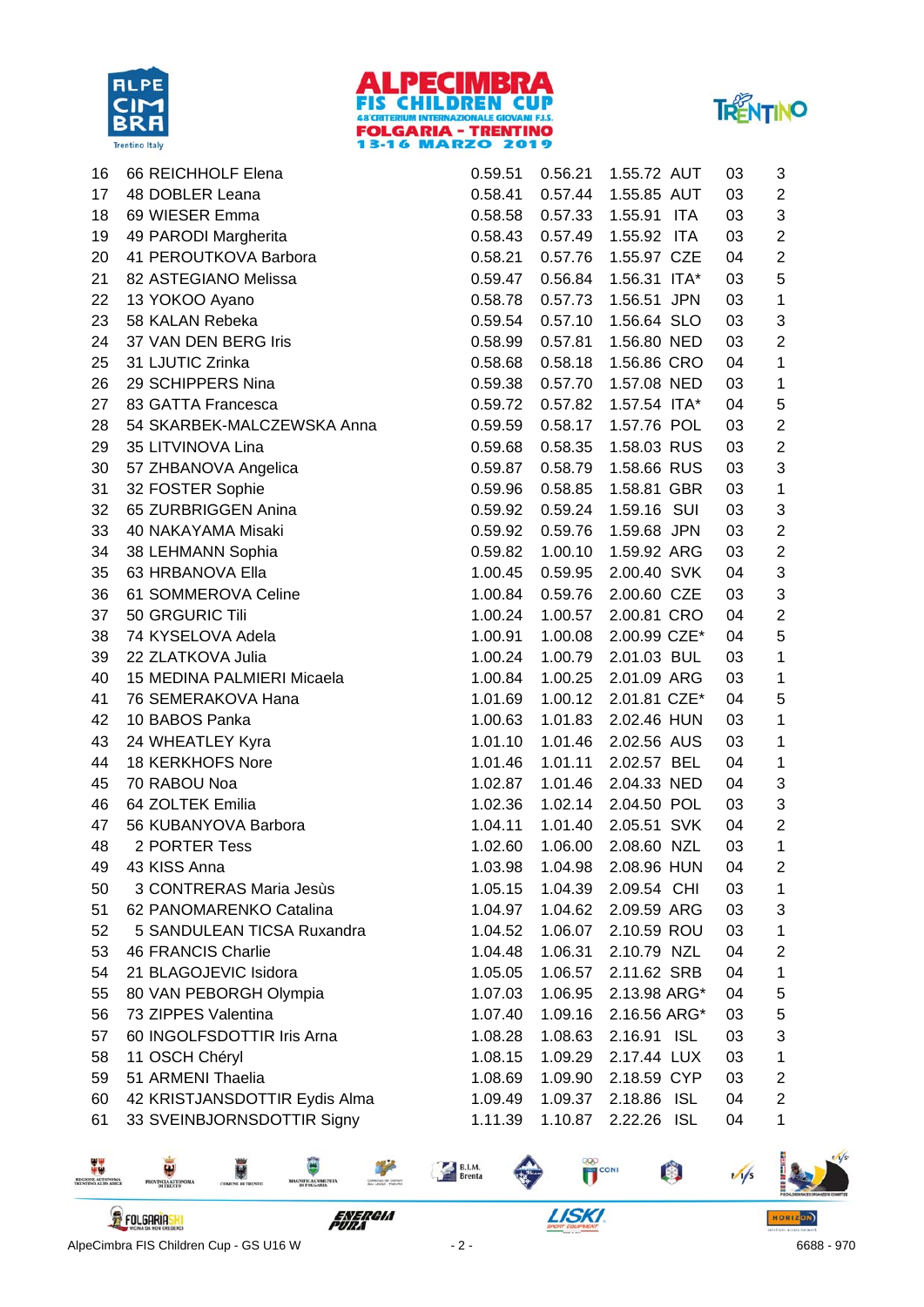





| 62 | 44 FAN Lin                     | 1.12.52 | 1.12.00 | 2.24.52 CHN  |                  | 04 | 2              |
|----|--------------------------------|---------|---------|--------------|------------------|----|----------------|
| 63 | 16 GU Jiaqi                    | 1.09.80 | 1.15.70 | 2.25.50 CHN  |                  | 03 | 1              |
| 64 | 72 SIGURDARDOTTRIN Audur Bjorg | 1.13.07 | 1.14.13 | 2.27.20 ISL  |                  | 04 | 4              |
| 65 | 67 YANG Huiwen                 | 1.14.22 | 1.15.06 | 2.29.28 CHN  |                  | 03 | 3              |
|    | Did Not Start 1st Run (2)      |         |         |              |                  |    |                |
|    | <b>Bib Name</b>                |         |         |              | <b>Nat</b>       |    | Year Group     |
|    | 20 AICHER Emma                 |         |         |              | <b>SWE</b>       | 03 | 1              |
|    | 34 PIZORN Ajda                 |         |         |              | <b>SLO</b>       | 03 | 2              |
|    | Did Not Finish 1st Run (9)     |         |         |              |                  |    |                |
|    | <b>Bib Name</b>                |         |         |              | <b>Nat</b>       |    | Year Group     |
|    | 1 FLOREK Patrycja              |         |         |              | <b>POL</b>       | 03 | 1              |
|    | 4 GERMANE Dzenifera            |         |         |              | <b>LAT</b>       | 03 | 1              |
|    | 7 LYONS Giorgia                |         |         |              | <b>IRE</b>       | 03 | 1              |
|    | 14 LOIZIDOU Florentia          |         |         |              | <b>CYP</b>       | 04 | 1              |
|    | 30 TROFIMOVA Anastasia         |         |         |              | <b>RUS</b>       | 03 | 1              |
|    | 47 NORDBERG Ellie              |         |         |              | <b>SWE</b>       | 03 | 2              |
|    | 52 RANKIN Shona                |         |         |              | <b>GBR</b>       | 03 | 2              |
|    | 75 ZORRAQUIN Trinidad          |         |         |              | ARG*             | 03 | 5              |
|    | 77 SCHWINGSHACKL Nina          |         |         |              | ITA*             | 03 | 5              |
|    | Disqualified 1st Run (2)       |         |         |              |                  |    |                |
|    | <b>Bib Name</b>                |         |         | <b>Notes</b> | Nat              |    | Year Group     |
|    | 79 BALABANOVA Helena           |         |         | Gate 29      | CZE <sup>*</sup> | 03 | 5              |
|    | 81 JONSSON Emma-Stina          |         |         | Gate 27      | SWE*             | 03 | 5              |
|    | Did Not Start 2nd Run (2)      |         |         |              |                  |    |                |
|    | <b>Bib Name</b>                |         |         |              | <b>Nat</b>       |    | Year Group     |
|    | 28 VYSHNIAK Sofiia             |         |         |              | <b>UKR</b>       | 03 | 1              |
|    | 36 BECK Madeleine              |         |         |              | LIE              | 04 | $\overline{2}$ |
|    | Did Not Finish 2nd Run (3)     |         |         |              |                  |    |                |
|    | <b>Bib Name</b>                |         |         |              | <b>Nat</b>       |    | Year Group     |
|    | 39 SIGNE Elisa                 |         |         |              | <b>CHI</b>       | 03 | 2              |
|    | 71 LI Xinyue                   |         |         |              | <b>CHN</b>       | 04 | 4              |
|    | 78 LIEDHOLM Linn               |         |         |              | SWE*             | 03 | 5              |
|    |                                |         |         |              |                  |    |                |
|    |                                |         |         |              |                  |    |                |
|    |                                |         |         |              |                  |    |                |

Sampieri Gianluca (ITA) - 970

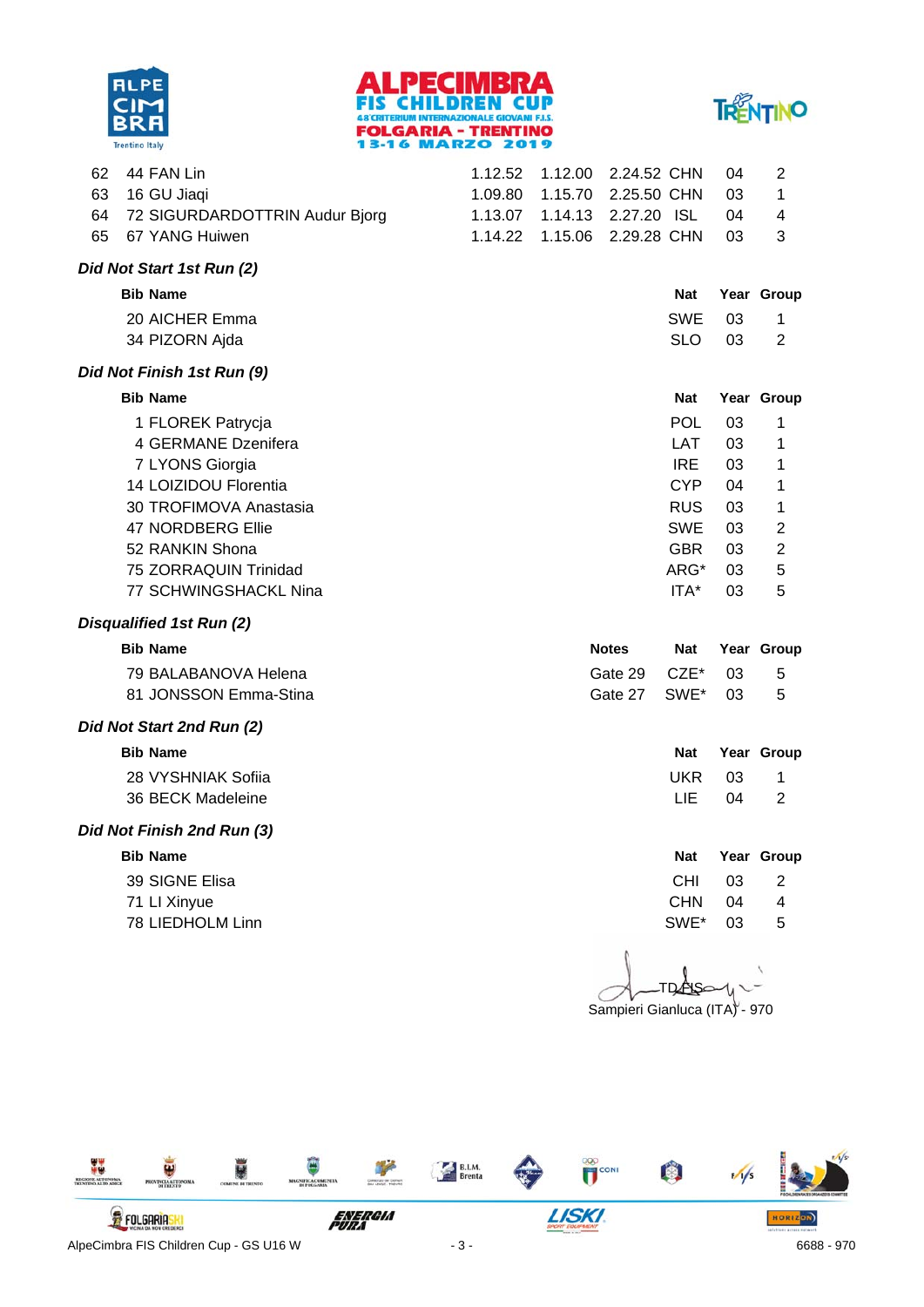





### **Giant Slalom U16 - Men**

| Jury                            |                         |                | Technical Data                   |                |  |  |
|---------------------------------|-------------------------|----------------|----------------------------------|----------------|--|--|
| TD FIS                          | Sampieri Gianluca       | <b>ITA</b>     | Course Name                      | Agonistica     |  |  |
| Referee                         | Ales Vidic              | <b>SLO</b>     | <b>Start Altitude</b>            | 1615           |  |  |
| Chief of Race                   | Bianchi Andrea          | <b>ITA</b>     | Finish Altitude                  | 1336           |  |  |
|                                 |                         |                | <b>Vertical Drop</b>             | 279            |  |  |
|                                 |                         |                | <b>Homologation Code</b>         | 9481/01/10     |  |  |
| <b>Race Information 1st Run</b> |                         |                | <b>Race Information 2nd Run</b>  |                |  |  |
| Course Setter                   | Cuccarollo J.           | <b>ITA</b>     | Course Setter Truddaiu Andrea    | ITA.           |  |  |
| <b>Start Time</b>               |                         | 9.30           | <b>Start Time</b>                | 12.30          |  |  |
| Gates / Turns                   |                         | 37/36          | Gates / Turns                    | 37/36          |  |  |
| Temperature Start / Finish      |                         | $1/3$ °C       | Temperature Start / Finish       | $5/8$ °C       |  |  |
| Sponsor                         |                         |                | Sponsor                          |                |  |  |
| Weather                         |                         | Sunny / Cloudy | Weather                          | Sunny / Cloudy |  |  |
| Snow                            |                         | Compact        | Snow                             | Compact        |  |  |
| <b>Forerunners 1st Run</b>      |                         |                | <b>Forerunners 2nd Run</b>       |                |  |  |
| Forerunner A                    | <b>Guadalupe Martin</b> | <b>ARG</b>     | Guadalupe Martin<br>Forerunner A | <b>ARG</b>     |  |  |
|                                 |                         |                |                                  |                |  |  |

| <b>Pos</b> | <b>Bib Name</b>             | 1st Run | 2nd Run | Time           | <b>Nat</b> |    | Year Group Point |                |
|------------|-----------------------------|---------|---------|----------------|------------|----|------------------|----------------|
|            | 158 GREBER Jakob            | 0.54.40 | 0.54.28 | 1.48.68 AUT    |            | 03 | 3                | 25             |
|            | 2 130 HEINE Oscar           | 0.54.81 | 0.54.79 | 1.49.60 AUT    |            | 03 | 2                | 20             |
|            | 3 100 EISNER Jakob          | 0.54.99 | 0.54.78 | 1.49.77 AUT    |            | 03 | 1                | 15             |
|            | 4 139 SARACCO Edoardo       | 0.54.59 | 0.55.20 | 1.49.79        | ITA        | 03 | 2                | 12             |
|            | 5 112 HILTBRAND Livio       | 0.55.29 | 0.55.47 | 1.50.76 SUI    |            | 03 | 1                | 11             |
| 6          | 153 GRAZIANO Luigi          | 0.54.88 | 0.56.04 | 1.50.92 ITA    |            | 04 | 3                | 10             |
|            | 7 177 BALDO Giorgio         | 0.55.71 | 0.55.42 | 1.51.13 $ITA*$ |            | 03 | 5                | 9              |
|            | 8 142 LUNDQUIST Philip      | 0.55.88 | 0.55.27 | 1.51.15 SWE    |            | 03 | 2                | 8              |
| 9.         | 167 PERATONER Max           | 0.55.57 | 0.55.86 | 1.51.43 $ITA*$ |            | 03 | 5                | 7              |
|            | 10 123 BRAEKKEN Theodor     | 0.56.16 | 0.55.58 | 1.51.74 NOR    |            | 04 | 2                | 6              |
| 11         | 92 KATAYAMA Ryoma           | 0.55.32 | 0.56.47 | 1.51.79 JPN    |            | 03 | 1                | 5              |
| 12.        | 109 NYBERG Emil             | 0.55.90 | 0.55.97 | 1.51.87 SWE    |            | 03 | 1                | 4              |
|            | 13 107 DIJKSMAN Christopher | 0.56.78 | 0.56.10 | 1.52.88 NED    |            | 03 | 1                | 3              |
| 14         | 120 SESLAR Andraz           | 0.56.85 | 0.56.05 | 1.52.90 SLO    |            | 03 | 1                | $\overline{2}$ |
|            | 15 169 RIGAMONTI Leonardo   | 0.56.67 | 0.56.32 | $1.52.99$ ITA* |            | 03 | 5                | 1              |

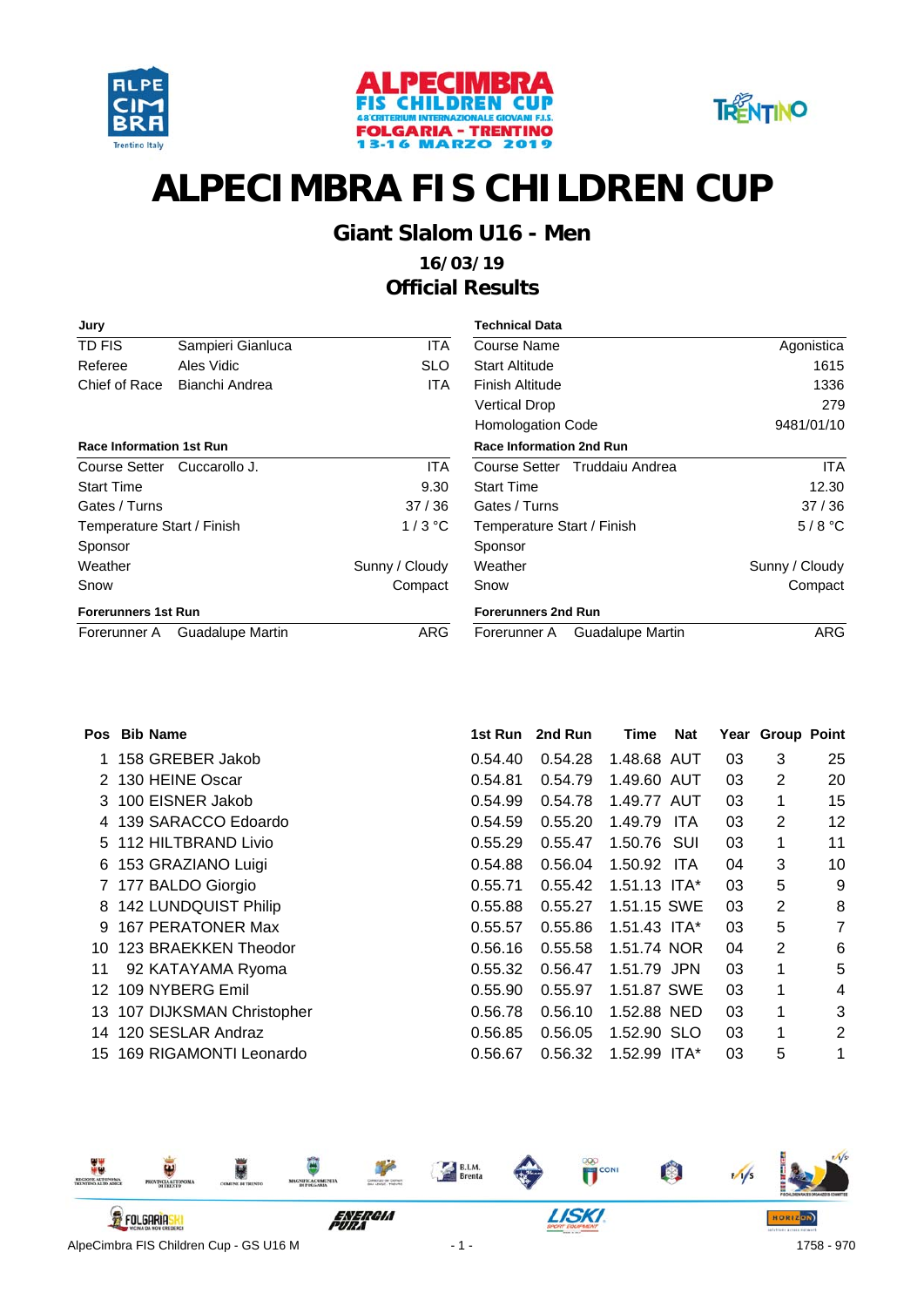





|    | 16 125 SASAOKA Sora          | 0.56.60 | 0.56.71 | 1.53.31 JPN  | 03 | 2                       |
|----|------------------------------|---------|---------|--------------|----|-------------------------|
|    | 113 HOIBY Mathias            | 0.56.21 | 0.57.10 | 1.53.31 NOR  | 03 | 1                       |
|    | 18 159 NORMANNSETH Frederik  | 0.57.00 | 0.56.34 | 1.53.34 NOR  | 04 | 3                       |
|    | 19 117 PIZZATO Stefano       | 0.57.28 | 0.56.11 | 1.53.39 ITA  | 03 | 1                       |
|    | 20 151 JOBIN Clemens         | 0.56.47 | 0.56.96 | 1.53.43 SUI  | 03 | 3                       |
|    | 21 110 KROUPA Stepan         | 0.56.93 | 0.56.81 | 1.53.74 CZE  | 03 | 1                       |
|    | 22 152 HUISMAN-MURO Kaylan   | 0.56.72 | 0.57.05 | 1.53.77 GBR  | 03 | 3                       |
|    | 23 168 WREDMARK Fabian       | 0.56.95 | 0.56.95 | 1.53.90 SWE* | 03 | 5                       |
|    | 24 145 MIZINTSEV Ivan        | 0.56.92 | 0.57.15 | 1.54.07 RUS  | 03 | $\mathbf 2$             |
|    | 25 137 BEGOVIC Roko          | 0.57.21 | 0.56.87 | 1.54.08 CRO  | 03 | $\overline{2}$          |
|    | 26 106 SARAVUO Erik          | 0.56.92 | 0.57.33 | 1.54.25 FIN  | 03 | 1                       |
|    | 27 132 MULLER Marek          | 0.56.67 | 0.57.70 | 1.54.37 CZE  | 04 | $\mathbf 2$             |
|    | 28 102 SLADE Ted             | 0.57.22 | 0.57.16 | 1.54.38 GBR  | 03 | 1                       |
| 29 | 96 KAFERINOV Kostadin        | 0.56.73 | 0.57.69 | 1.54.42 BUL  | 03 | 1                       |
|    | 30 101 PETANJKO William      | 0.57.93 | 0.56.83 | 1.54.76 CRO  | 03 | 1                       |
|    | 31 135 PODLIPNIK Anze        | 0.57.04 | 0.57.75 | 1.54.79 SLO  | 03 | $\mathbf 2$             |
|    | 32 118 BUDZ Blazej           | 0.57.42 | 0.57.55 | 1.54.97 POL  | 03 | 1                       |
|    | 33 149 BOTKA Timo            | 0.57.12 | 0.57.93 | 1.55.05 SVK  | 03 | 3                       |
|    | 34 146 TRUNK Tamas           | 0.57.24 | 0.58.12 | 1.55.36 HUN  | 03 | $\overline{2}$          |
|    | 35 171 FURAEV Oleg           | 0.57.04 | 0.58.69 | 1.55.73 RUS* | 04 | $\mathbf 5$             |
|    | 36 144 MAZGUT David Michael  | 0.57.63 | 0.58.14 | 1.55.77 SVK  | 04 | $\overline{2}$          |
|    | 37 154 DORULTAN Peter        | 0.57.97 | 0.58.03 | 1.56.00 HUN  | 03 | 3                       |
|    | 38 148 PONKIN Pavel          | 0.57.42 | 0.59.03 | 1.56.45 RUS  | 03 | 3                       |
|    | 39 170 PEREZ ROMERO Nazareno | 0.58.01 | 0.58.47 | 1.56.48 ARG* | 03 | 5                       |
|    | 40 129 VANREUSEL Kelian      | 0.58.31 | 0.58.40 | 1.56.71 BEL  | 03 | $\overline{2}$          |
|    | 41 128 HALLBERG Eduard       | 0.55.99 | 1.00.83 | 1.56.82 FIN  | 03 | $\mathbf 2$             |
|    | 42 156 BROWARSKI Piotr       | 0.58.39 | 0.59.06 | 1.57.45 POL  | 03 | 3                       |
|    | 43 115 STANESCU Andrei       | 0.58.64 | 0.58.86 | 1.57.50 ROU  | 03 | 1                       |
|    | 44 164 HOZMANN Rudolf        | 0.58.51 | 0.59.36 | 1.57.87 HUN  | 04 | 4                       |
| 45 | 95 TOMOVIC Aleksa            | 0.58.98 | 0.59.30 | 1.58.28 SRB  | 03 | 1                       |
|    | 46 172 HROUDA Frantisek      | 0.58.99 | 0.59.65 | 1.58.64 CZE* | 04 | 5                       |
|    | 47 103 FEDOROV Gleb          | 1.00.66 | 0.58.26 | 1.58.92 RUS  | 03 | 1                       |
|    | 48 136 BARBERO Luca          | 0.59.07 | 1.00.55 | 1.59.62 ARG  | 04 | 2                       |
|    | 49 108 DE PELLEGRIN Santiago | 0.59.08 | 1.00.69 | 1.59.77 ARG  | 03 | 1                       |
|    | 50 131 WOODS Sam             | 0.59.55 | 1.00.69 | 2.00.24 NZL  | 04 | 2                       |
|    | 51 157 YARLOVSKI Stefan      | 0.59.47 | 1.00.79 | 2.00.26 BUL  | 03 | 3                       |
|    | 52 178 DUARTE Augusto        | 1.00.81 | 1.00.26 | 2.01.07 ARG* | 03 | 5                       |
|    | 53 121 KUYLEN Nando          | 1.00.14 | 1.01.10 | 2.01.24 BEL  | 04 | 1                       |
|    | 54 160 BASUALDO Maximo       | 1.01.08 | 1.00.96 | 2.02.04 ARG  | 03 | 3                       |
|    | 55 122 KORZHUK Vasyl         | 1.00.62 | 1.01.88 | 2.02.50 UKR  | 04 | 1                       |
|    | 56 126 VOJNOVIC Dusan        | 1.00.77 | 1.01.78 | 2.02.55 SRB  | 04 | 2                       |
|    | 57 165 VAUGHTON Stanley      | 1.05.00 | 0.59.15 | 2.04.15 GBR  | 03 | 4                       |
|    | 58 176 HLUBOCKY Tomas        | 1.01.96 | 1.02.81 | 2.04.77 CZE* | 03 | 5                       |
|    | 59 114 CANTELE Alessandro    | 1.00.61 | 1.07.72 | 2.08.33 MEX  | 04 | 1                       |
|    | 60 133 IOANNIDES Theodoros   | 1.07.47 | 1.06.13 | 2.13.60 CYP  | 04 | $\overline{\mathbf{c}}$ |
| 61 | 116 MARKIDES Elyas Sophocles | 1.05.89 | 1.08.25 | 2.14.14 CYP  | 04 | 1                       |

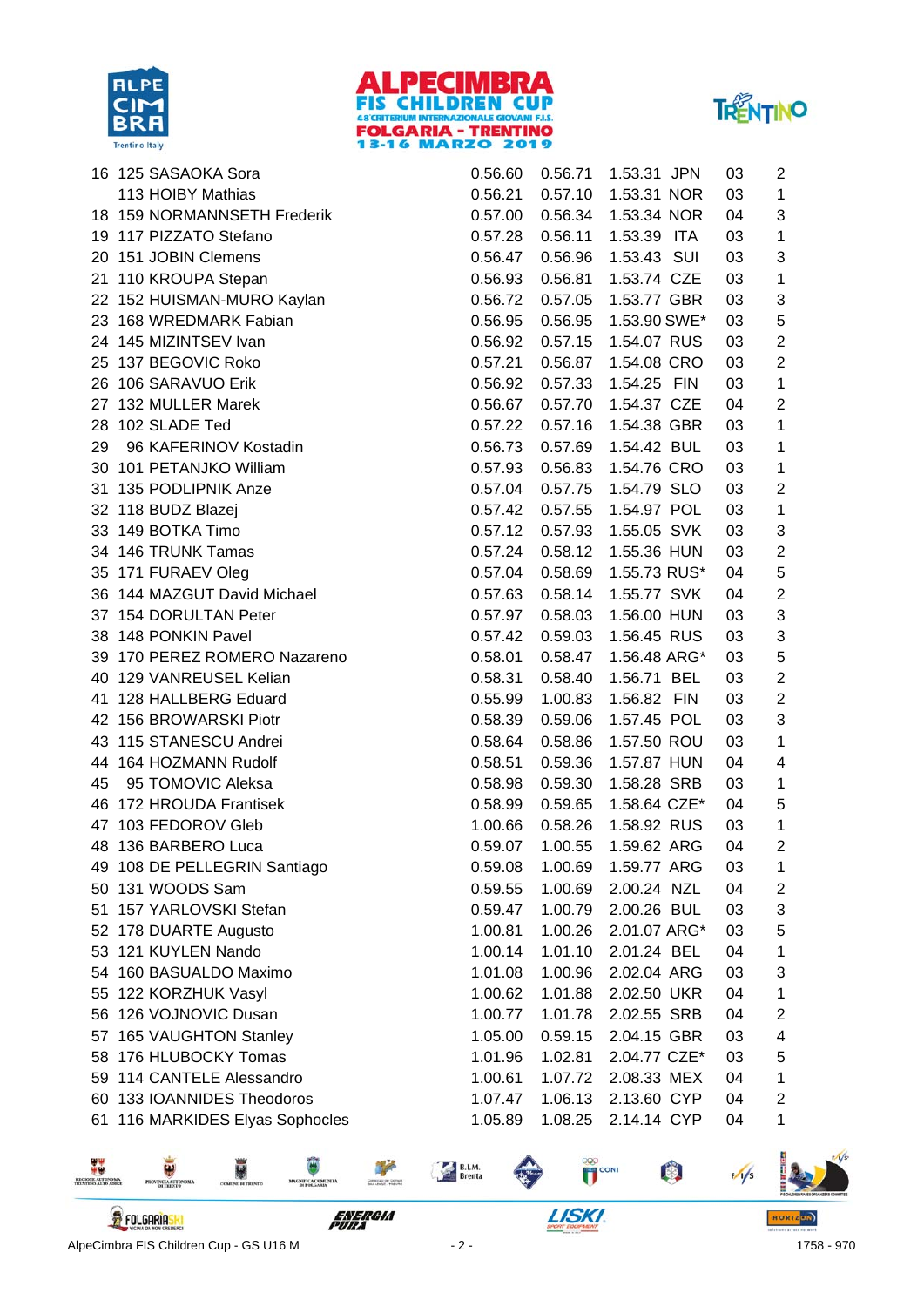





|    | 62 143 WANG Yu                  | 1.09.63 | 1.13.36 | 2.22.99 CHN         |            | 03 | 2                |
|----|---------------------------------|---------|---------|---------------------|------------|----|------------------|
| 63 | 94 VANUCCI Enrico               | 1.12.57 |         | 1.20.82 2.33.39 RSM |            | 04 | 1                |
|    | Did Not Start 1st Run (2)       |         |         |                     |            |    |                  |
|    | <b>Bib Name</b>                 |         |         |                     | <b>Nat</b> |    | Year Group       |
|    | 111 CAPUTI Valentino            |         |         |                     | <b>BRA</b> | 04 | 1                |
|    | 134 BENNET Elliott              |         |         |                     | <b>GBR</b> | 03 | 2                |
|    | Did Not Finish 1st Run (10)     |         |         |                     |            |    |                  |
|    | <b>Bib Name</b>                 |         |         |                     | <b>Nat</b> |    | Year Group       |
|    | 93 RUFFINI Robert               |         |         |                     | <b>SVK</b> | 04 | 1                |
|    | 98 HADLEY Sam                   |         |         |                     | <b>NZL</b> | 03 | 1                |
|    | 119 MAISANO William             |         |         |                     | <b>AUS</b> | 03 | 1                |
|    | 138 ZAKRZEWSKI Jan              |         |         |                     | <b>POL</b> | 03 | $\overline{2}$   |
|    | 141 GLAVCHEV Ivan               |         |         |                     | <b>BUL</b> | 04 | $\overline{c}$   |
|    | 155 ORESIC Otto                 |         |         |                     | <b>CRO</b> | 04 | 3                |
|    | 163 MORUNOV Georgi              |         |         |                     | <b>BUL</b> | 03 | 4                |
|    | 166 DOSEDEL Jan Martin          |         |         |                     | $CZE^*$    | 03 | 5                |
|    | 174 GRESSANI Franco             |         |         |                     | ARG*       | 03 | 5                |
|    | 175 CHELMAKIN Semen             |         |         |                     | RUS*       | 03 | 5                |
|    | Disqualified 1st Run (1)        |         |         |                     |            |    |                  |
|    | <b>Bib Name</b>                 |         |         | <b>Notes</b>        | <b>Nat</b> |    | Year Group       |
|    | 99 STREZOSKI Borjan             |         |         | Gate 28             | <b>MKD</b> | 04 | 1                |
|    | Did Not Start 2nd Run (2)       |         |         |                     |            |    |                  |
|    | <b>Bib Name</b>                 |         |         |                     | <b>Nat</b> |    | Year Group       |
|    | 140 MCKENZIE Rory               |         |         |                     | <b>AUS</b> | 04 | $\overline{2}$   |
|    | 147 LAAKSO Teemu                |         |         |                     | <b>FIN</b> | 03 | 3                |
|    | Did Not Finish 2nd Run (9)      |         |         |                     |            |    |                  |
|    | <b>Bib Name</b>                 |         |         |                     | <b>Nat</b> |    | Year Group       |
|    | 91 URY Balint                   |         |         |                     | HUN        | 03 | 1                |
|    | 97 LAPIENIS Jokubas             |         |         |                     | LTU        | 03 | 1                |
|    | 104 ORVARSSON Orvar Logi        |         |         |                     | <b>ISL</b> | 03 | 1                |
|    | 105 ZHU Lifei                   |         |         |                     | <b>CHN</b> | 03 | 1                |
|    | 124 ITEN Joel                   |         |         |                     | SUI        | 03 | $\overline{c}$   |
|    | 127 JEURISSEN Jurre             |         |         |                     | <b>NED</b> | 03 | $\boldsymbol{2}$ |
|    | 150 HABAJEC Matevz              |         |         |                     | <b>SLO</b> | 03 | 3                |
|    | 161 KALINA Ondrej               |         |         |                     | <b>CZE</b> | 03 | 3                |
|    | 162 CLAUSING Mees               |         |         |                     | <b>NED</b> | 04 | 3                |
|    | <b>Disqualified 2nd Run (1)</b> |         |         |                     |            |    |                  |
|    | <b>Bib Name</b>                 |         |         | <b>Notes</b>        | <b>Nat</b> |    | Year Group       |

173 ERMESKOG Lucas **5** Gate 20 SWE\* 03 5